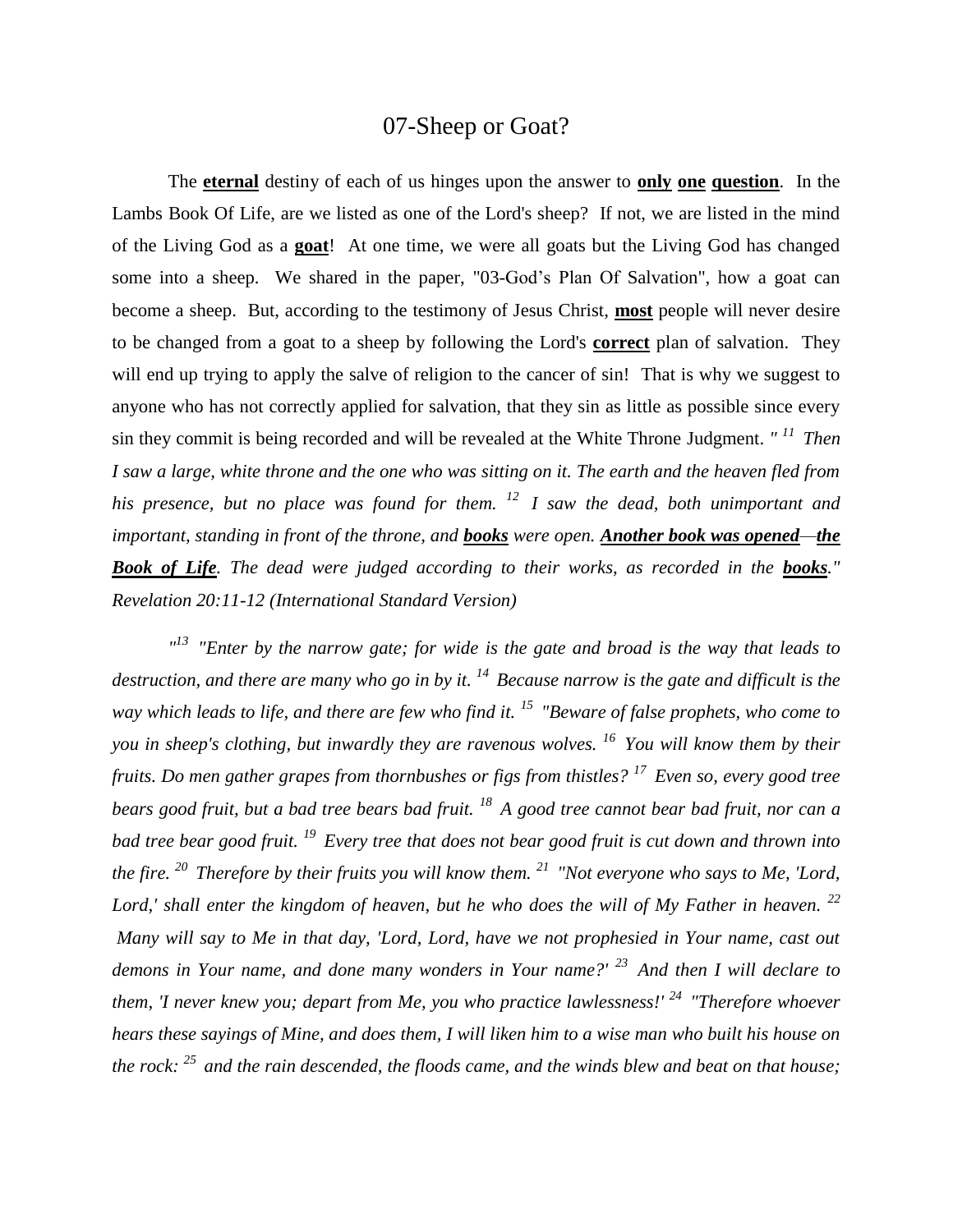*and it did not fall, for it was founded on the rock." Matthew 7:13-25 (New King James Version)* 

According to what the apostle Paul shared in his letter to the local church in Rome (the book of Romans in your Bible), all of the goats who are changed into sheep were predestinated to become sheep because of the foreknowledge of the Living God. **Foreknowledge means [knowledge](https://dictionary.cambridge.org/us/dictionary/english/knowledge) of an [event](https://dictionary.cambridge.org/us/dictionary/english/event) before it [happens](https://dictionary.cambridge.org/us/dictionary/english/happen)**.Foreknowledge, predestination and election can be best understood by the illustration below that we shared on our website, [http://www.bayourouge.net](http://www.bayourouge.net/), in the paper titled "A Chronological Study Of Revelation".

*"*We believe that the following illustration is one of the best ways to understand predestination and election. Let us say that we intend to go to a dog kennel tomorrow to buy some of the dogs. We intend to have the owner put all of his dogs on one end of a large enclosed space and we were going to stand on the other end and call to them. We intend to pay for all the dogs that will come to us when we call to them. Now if we had the foreknowledge of the Living God, that is, if we knew about everything that was going to happen in the future, we would already know the dogs that will come to us **tomorrow** when we call to them. If we had the foreknowledge of the Living God, we would know their names, what they looked like and how much we were going to have to pay for each dog. For instance, we might have to pay five dollars for one of the dogs, twenty dollars for another and we might even have to pay \$500 for a third. If we had the foreknowledge of the Living God, we could already make a list, **today**, of the names of all the dogs that were going to come to us when we call to them **tomorrow**. If we had the foreknowledge of the Living God, we could write a check, **today,** for all the dogs that will come to us when we call to them **tomorrow".**

*" <sup>29</sup>For whom he did foreknow, he also did predestinate to be conformed to the image of his Son, that he might be the firstborn among many brethren. <sup>30</sup>Moreover whom he did predestinate, them he also called: and whom he called, them he also justified: and whom he justified, them he also glorified." Romans 8:29-30 (King James Version)* 

The Holy Spirit convicts all men of their sins and the Holy Spirit calls everyone to salvation. However, just like our illustration of the dogs, not everyone comes to the Lord, repents of their sins and requests that Jesus Christ pay the sin debt they owe. But because of the foreknowledge of God, He knew, before the foundation of the world, the people who would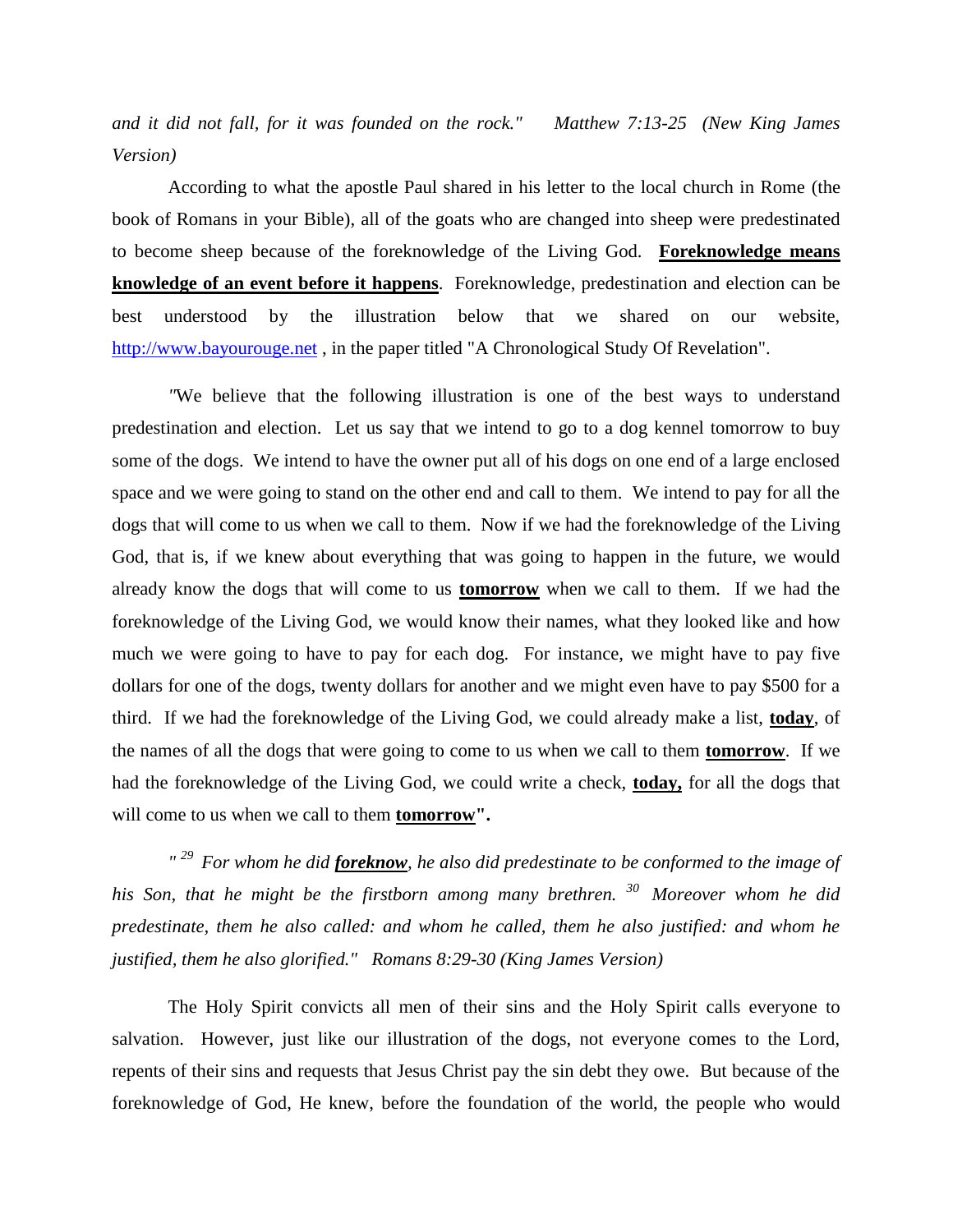come to Him when He called them to salvation and **how many times He would have to call to them before they responded**. The Lord not only knew our names and what we would look like, He also knew the sins each one of us were going to commit and what it would cost for Him to pay our sin debt. It is important to remember, however, that the burden rests upon each person. Each person must decide, themselves, what they will do when the Holy Spirit calls them to salvation. *" <sup>29</sup>For whom he did foreknow, he also did predestinate to be conformed to the image of his Son*...". *Romans 8:29 (King James Version)* 

Election, in relationship to being predestined for salvation, could be understood as the list with the names of all the people who will respond to His call and would come to Him for salvation. The Lord also has many other lists such as (1) the list of the names of the true members of the Jewish Theocracy, (2) the list containing the names of the wedding guests at the Marriage Supper of the Lamb, (3) the list of those who will be saved during the Great Tribulation, (4) the list containing the names of the members of the Bride of Christ, and (5) a list of the people who will never come to the Lord **correctly** no matter how many time the Holy Spirit calls to them. **These are just a few of the lists**.

 $n28$ *<sup>28</sup>We know that all things work for good for those who love God, who are called according to his purpose. <sup>29</sup>For those he foreknew he also predestined to be conformed to the image of his Son, so that he might be the firstborn among many brothers. <sup>30</sup>And those he predestined he also called; and those he called he also justified; and those he justified he also glorified. <sup>31</sup>What then shall we say to this? If God is for us, who can be against us? <sup>32</sup>He who did not spare his own Son but handed him over for us all, how will he not also give us everything else along with him? <sup>33</sup>Who will bring a charge against God's chosen ones? It is God who acquits us. <sup>34</sup>Who will condemn? It is Christ (Jesus) who died, rather, was raised, who also is at the right hand of God, who indeed intercedes for us. <sup>35</sup>What will separate us from the love of Christ? Will anguish, or distress, or persecution, or famine, or nakedness, or peril, or the sword? <sup>36</sup>As it is written: "For your sake we are being slain all the day; we are looked upon as sheep to be slaughtered." <sup>37</sup>No, in all these things we conquer overwhelmingly through him who loved us. <sup>38</sup>For I am convinced that neither death, nor life, nor angels, nor principalities, nor present things, nor future things, nor powers, <sup>39</sup>nor height, nor depth, nor any other creature will be able to separate us from the love of God in Christ Jesus our Lord." Romans 8:28-39*